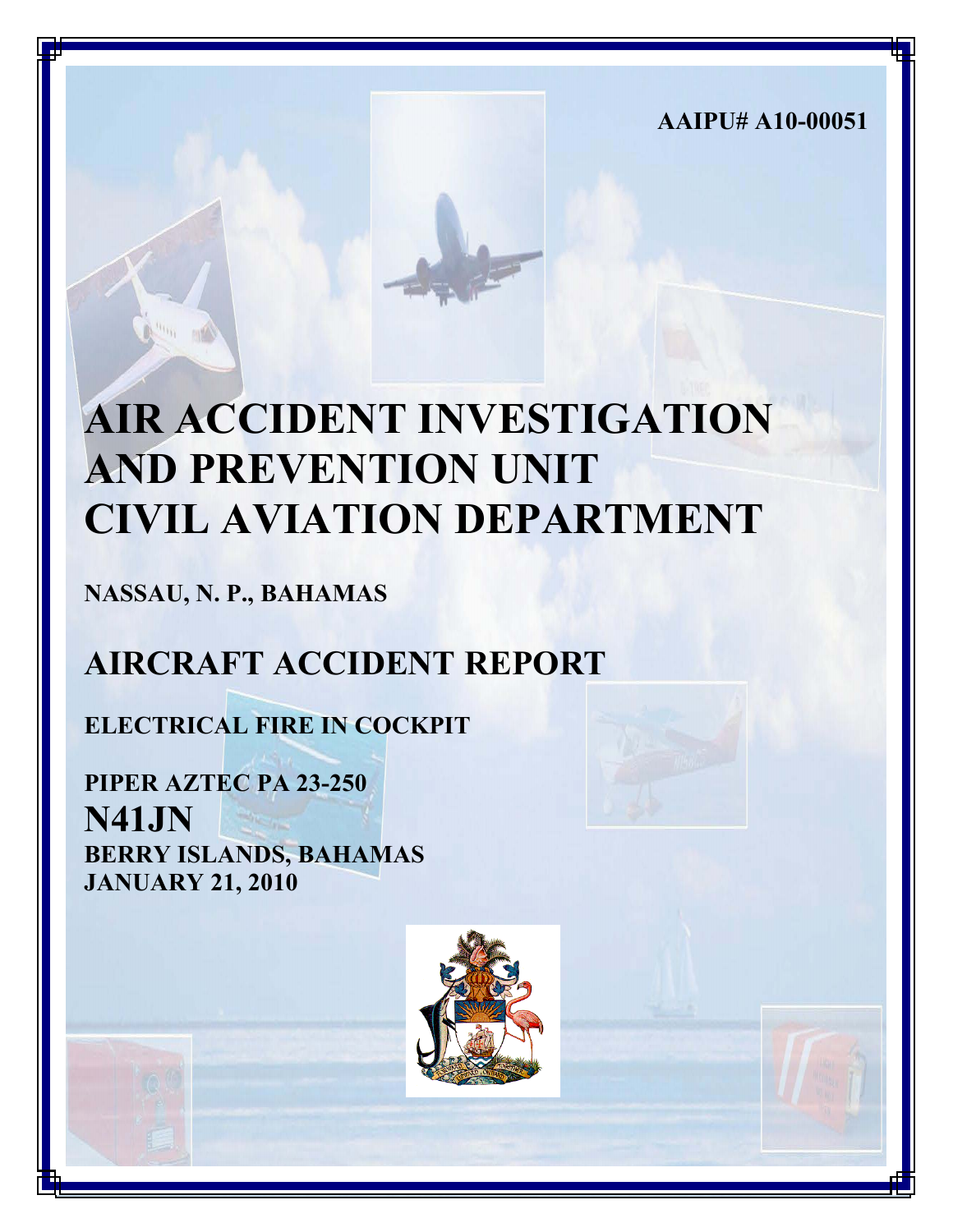

**Bahamas Department of Civil Aviation Air Accident Investigation and Prevention Unit P. O. Box AP-59244 Lynden Pindling International Airport Nassau N. P., Bahamas**

# **AIRCRAFT ACCIDENT REPORT**

# **PIPER AZTEC PA 23-250 N41JN**

**ELECTRICAL FIRE BERRY ISLAND, BAHAMAS JANUARY 21, 2010**

> **AAIPU# A10-00051 Adopted July 20, 2010**

Abstract: This report explains the circumstances surrounding the ditching of N41JN a PA-23 250 aircraft while the aircraft was enroute from Great Harbour Cay Int'l Airport, Berry Island, Bahamas to Lynden Pindling Int'l Airport, Nassau, N. P., Bahamas.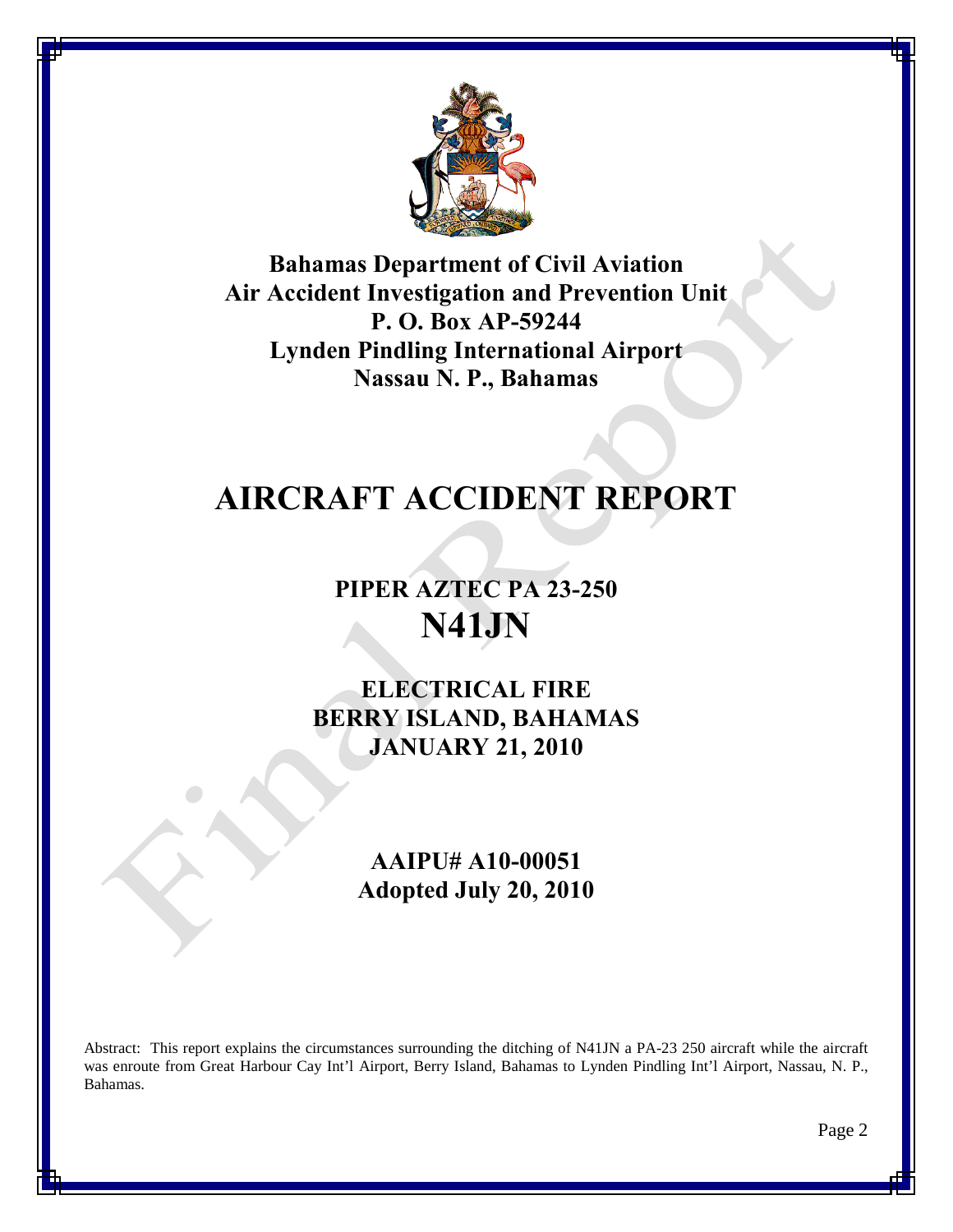

# **Bahamas Department of Civil Aviation<br>Air Accident Investigation and Prevention Unit**

# **Table of Contents**

| 1.0           |  |
|---------------|--|
|               |  |
|               |  |
|               |  |
|               |  |
|               |  |
|               |  |
| 17            |  |
|               |  |
|               |  |
|               |  |
|               |  |
|               |  |
|               |  |
|               |  |
|               |  |
|               |  |
|               |  |
|               |  |
| 2.1           |  |
| $2.2^{\circ}$ |  |
|               |  |
|               |  |
| 3.1           |  |
| 3.2           |  |
| 3.3           |  |
| 4.0           |  |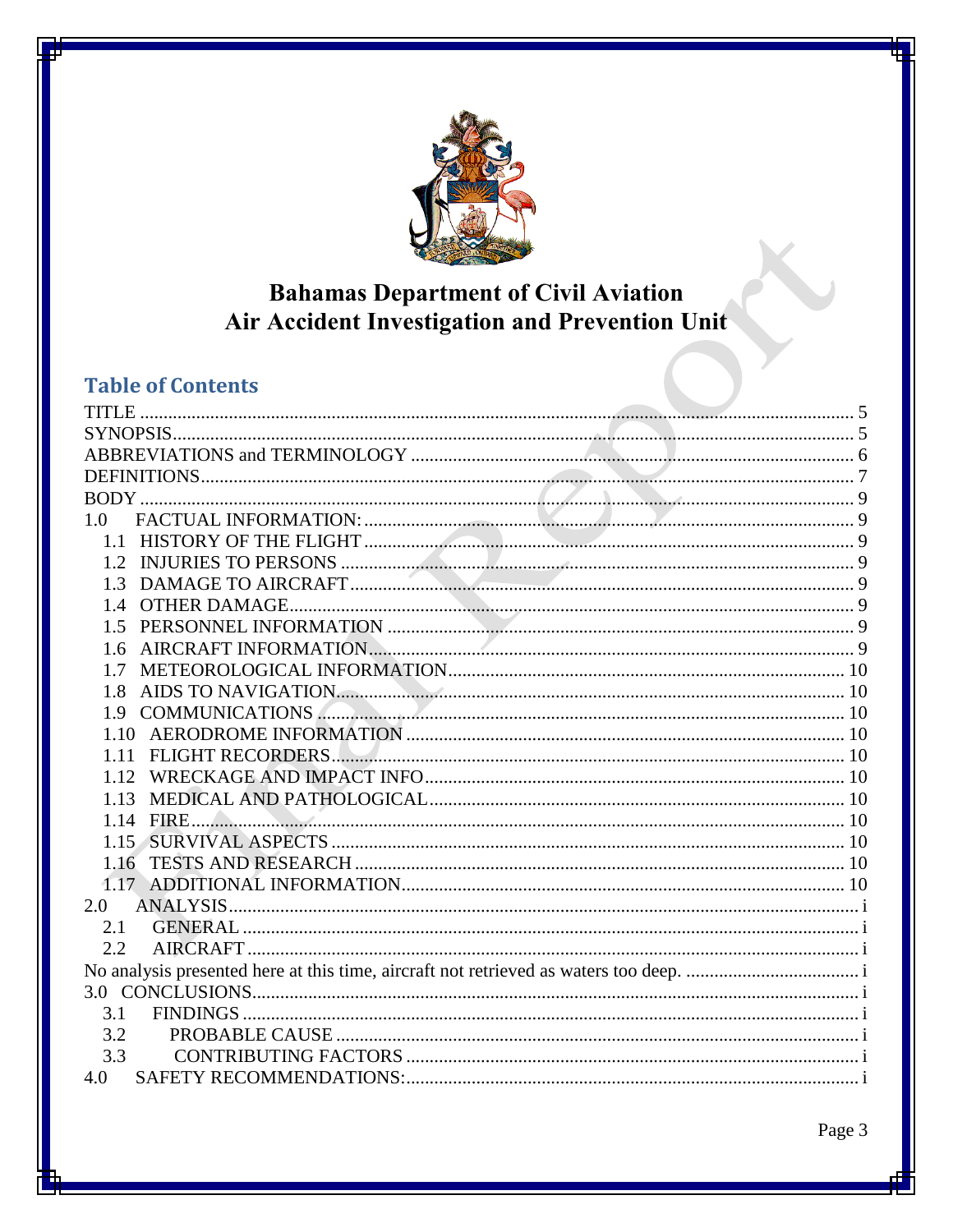July 20, 2010

Captain Patrick Rolle **Director** Civil Aviation Department Seaban House Crawford Street, Oakes Field P.O. Box N-975 Nassau, N.P., Bahamas

Sir

The attached report summarizes the investigation into the circumstances of the accident involving N41JN, a Piper Aztec PA 23-250, registered in the United States to Crystal Aviation Inc. This accident occurred on January 21, 2010 at approximately 7:37am local (1237 UTC) time in the Northwest Passage, off frozen cay, in the Berry Island, Bahamas.

This report is submitted pursuant to Part XII, Regulation 80, and Schedule 19 of the Bahamas Civil Aviation (Safety) Regulation (CASR 2001) and in accordance with Annex 13 to the Convention on International Civil Aviation Organization (ICAO).

In accordance with Annex 13 to the Convention on International Civil Aviation (ICAO), and Schedule 19 of the Bahamas Civil Aviation (Safety) Regulations (CASR April 17, 2001), the fundamental purpose of such investigations is to determine the circumstances and causes of these events, with a view to the preservation of life and the avoidance of similar occurrences in the future. It is not the purpose of such investigations to apportion blame or liability.

This information is published to inform the aviation industry and the public of the circumstances surrounding this accident. The contents of this Report may be subjected to alterations or corrections if additional information becomes available.

> Delvin R. Major Investigator in Charge Bahamas Department of Civil Aviation Air Accident Investigation and Prevention Unit

\_\_\_\_\_\_\_\_\_\_\_\_\_\_\_\_\_\_\_\_\_\_\_\_\_\_\_\_\_\_\_\_\_\_\_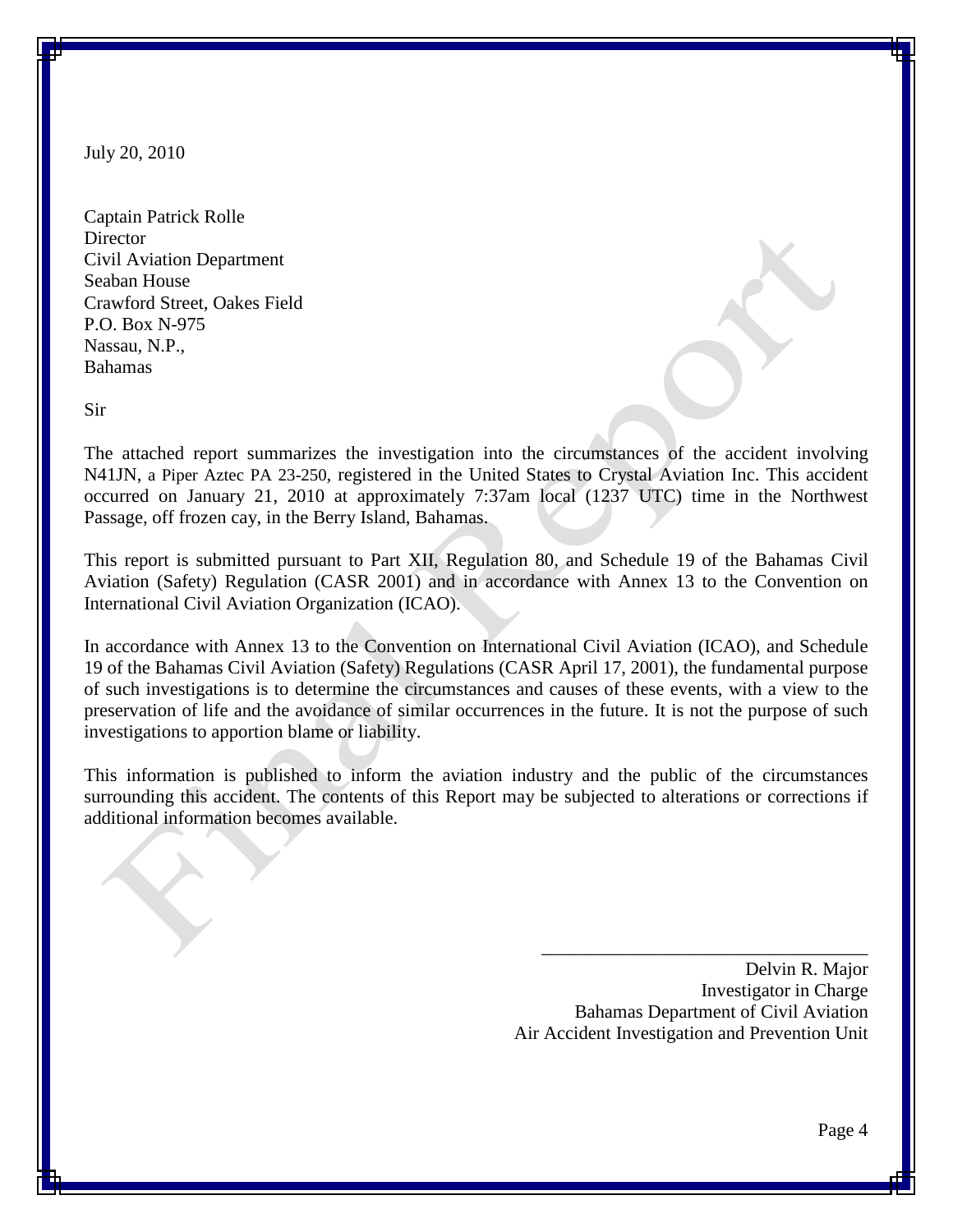

## BAHAMAS CIVIL AVIATION DEPARTMENT AIR ACCIDENT INVESTIGATION AND PREVENTION UNIT

<span id="page-4-1"></span><span id="page-4-0"></span>

| <b>TITLE</b>                       |                                                                                    |
|------------------------------------|------------------------------------------------------------------------------------|
| <b>Operator:</b>                   | Crystal Aviation Inc.                                                              |
| <b>Manufacturer:</b>               | Piper Aztec                                                                        |
| <b>Model:</b>                      | PA-23 250                                                                          |
| <b>Nationality:</b>                | <b>United States of America</b>                                                    |
| <b>Registration:</b>               | N41JN                                                                              |
| <b>Place of Accident:</b>          | In the Northwest Channel, Berry Island                                             |
| <b>Date of Accident:</b>           | January 21, 2010                                                                   |
| <b>SYNOPSIS</b>                    |                                                                                    |
| <b>Notification:</b>               | DCA, NTSB, ICAO, FAA, Piper Aircraft Inc.                                          |
| <b>Investigating Authority:</b>    | Civil Aviation Department<br>Air Accident Investigation and Prevention Unit        |
| <b>Investigator in Charge:</b>     | Delvin R. Major                                                                    |
| <b>Accredited Representative:</b>  | Mr. Jose Obregon – NTSB<br>Mr. Darrell T. Webb - FAA<br>Mr. William Standing - FAA |
| <b>Releasing Authority:</b>        | <b>Civil Aviation Department</b>                                                   |
| <b>Date of Report Publication:</b> | July 20, 2010                                                                      |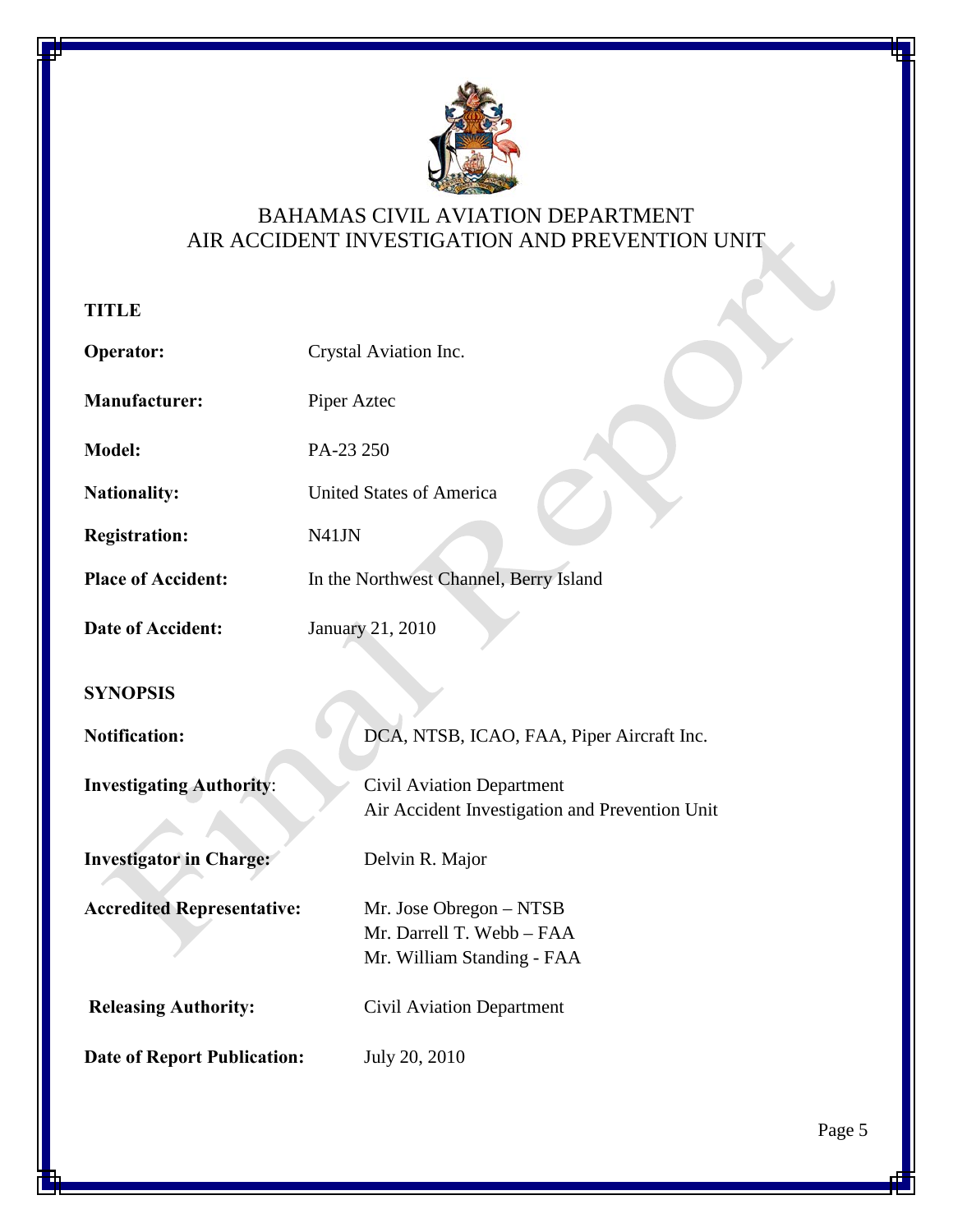## <span id="page-5-0"></span>**ABBREVIATIONS and TERMINOLOGY**

*When the following terms are used in this report, they have the following meanings;*

| <b>AAIPU</b> | Air Accident Investigation and Prevention Unit                      |
|--------------|---------------------------------------------------------------------|
| <b>ADDS</b>  | Aviation Digital Data Service - Report by Meteorological Department |
| <b>AIS</b>   | <b>Automatic Information Services</b>                               |
| <b>ATS</b>   | <b>Air Traffic Services</b>                                         |
| <b>BDCA</b>  | Bahamas Department of Civil Aviation                                |
| <b>BASRA</b> | Bahamas Air Sea Rescue Association                                  |
| <b>CASR</b>  | Bahamas Civil Aviation (Safety) Regulations (April 17, 2001)        |
| $C$ of $A$   | <b>Certificate of Airworthiness</b>                                 |
| $C$ of $R$   | Certificate of Registration                                         |
| CG           | Center of Gravity                                                   |
| <b>CVR</b>   | Cockpit Voice Recorder                                              |
| <b>DCA</b>   | Director of Civil Aviation                                          |
| CAD          | <b>Civil Aviation Department</b>                                    |
| <b>EST</b>   | Eastern Standard Time (-5 hours (-4DT) to convert from UTC)         |
| <b>FAA</b>   | <b>Federal Aviation Administration</b>                              |
| <b>FSI</b>   | <b>Flight Standards Inspectorate</b>                                |
| <b>FSS</b>   | <b>Flight Service Station</b>                                       |
| <b>ICAO</b>  | International Civil Aviation Organization                           |
| <b>ILS</b>   | <b>Instrument Landing System</b>                                    |
| <b>IFR</b>   | <b>Instrument Flight Rules</b>                                      |
| <b>IMC</b>   | <b>Instrument Meteorological Condition</b>                          |
| <b>MALSF</b> | Medium-intensity Approach Lighting System (with sequenced flashers) |
| <b>MET</b>   | Meteorological Office / Department                                  |
| <b>METAR</b> | Weather Report furnished by Meteorological Department               |
| <b>MIRL</b>  | <b>Medium Intensity Runway Lights</b>                               |
| <b>NDB</b>   | Non-directional Beacon                                              |
| NM or nm     | <b>Nautical Miles</b>                                               |
| <b>NTSB</b>  | <b>National Transportation Safety Board</b>                         |
| <b>PAPI</b>  | Precision Approach Path Indicator                                   |
| <b>RCA</b>   | <b>Root Cause Analysis</b>                                          |
| <b>SEP</b>   | <b>Survival and Emergency Procedures Training</b>                   |
| T/L          | <b>Technical Log</b>                                                |
| <b>USA</b>   | United States of America                                            |
| <b>VFR</b>   | <b>Visual Flight Rules</b>                                          |
| <b>VOR</b>   | (Very High Frequency) Omni-directional Range Station                |
| <b>VMC</b>   | <b>Visual Meteorological Conditions</b>                             |
| UTC / Z      | Universal Coordinated Time / Zulu time                              |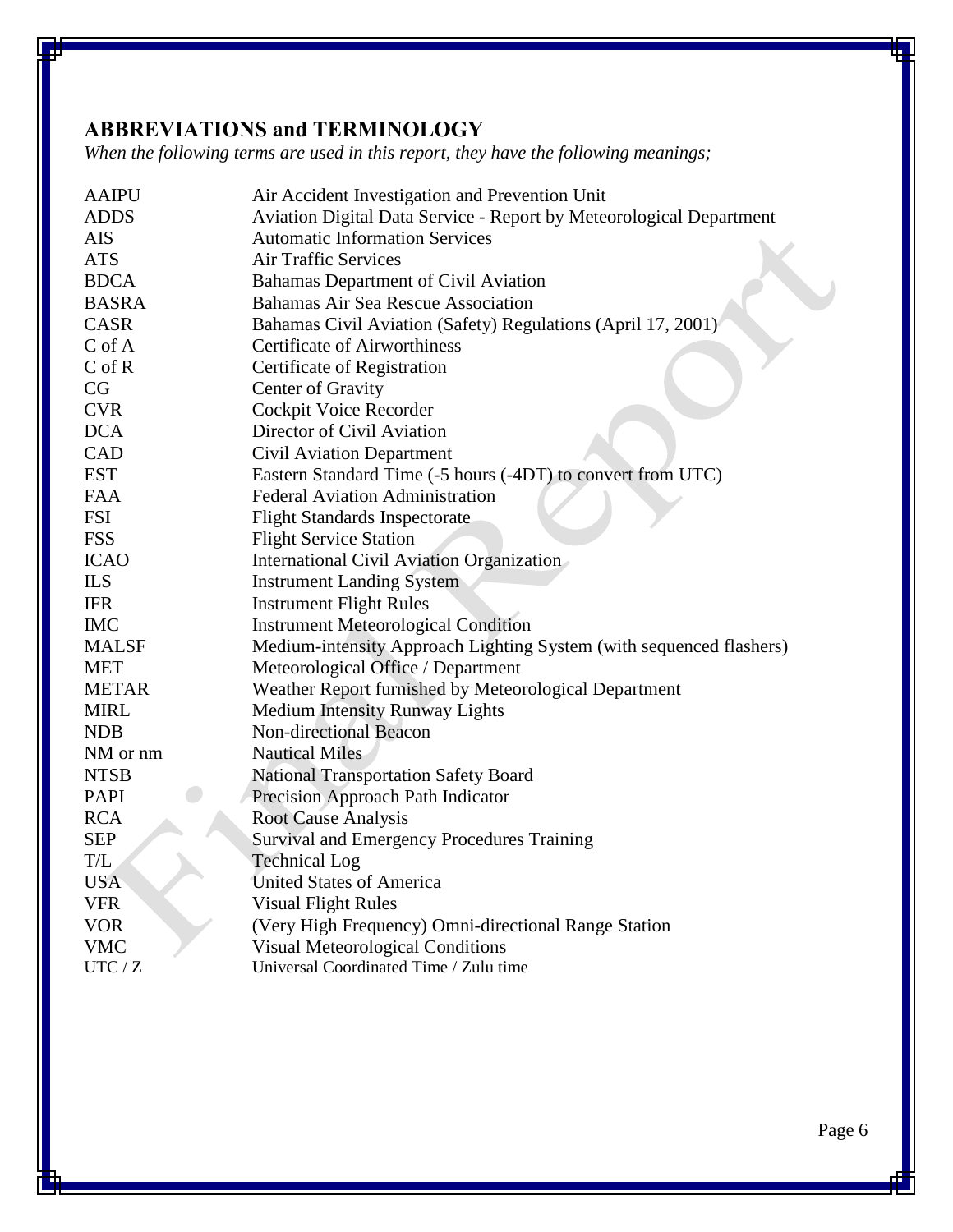#### <span id="page-6-0"></span>**DEFINITIONS**

When the following terms are used in the Standards and Recommended Practices for Aircraft Accident and Incident Investigation, they have the following meaning:

**Accident.** An occurrence associated with the operation of an aircraft which takes place between the time any person boards the aircraft with the intention of flight until such time as all such persons have disembarked, in which:

a) a person is fatally or seriously injured as a result of:

— being in the aircraft, or

— direct contact with any part of the aircraft, including parts which have become detached from the aircraft, or

— direct exposure to jet blast, except when the injuries are from natural causes, self inflicted or inflicted by other persons, or when the injuries are to stowaways hiding outside the areas normally available to the passengers and crew; or

b) the aircraft sustains damage or structural failure which:

— adversely affects the structural strength, performance or flight characteristics of the aircraft, and

— would normally require major repair or replacement of the affected component, except for engine failure or damage, when the damage is limited to the engine, its cowlings or accessories; or for damage limited to propellers, wing tips, antennas, tires, brakes, fairings, small dents or puncture holes in the aircraft skin; or

c) the aircraft is missing or is completely inaccessible.

Note 1.— For statistical uniformity only, an injury resulting in death within thirty days of the date of the accident is classified as a fatal injury by ICAO.

Note 2.— An aircraft is considered to be missing when the official search has been terminated and the wreckage has not been located.

**Accredited representative.** A person designated by a State, on the basis of his or her qualifications, for the purpose of participating in an investigation conducted by another State.

**Adviser**. A person appointed by a State, on the basis of his or her qualifications, for the purpose of assisting its accredited representative in an investigation.

**Aircraft.** Any machine that can derive support in the atmosphere from the reactions of the air other than the reactions of the air against the earth's surface.

**Causes.** Actions, omissions, events, conditions, or a combination thereof, which led to the accident or incident.

**Fatal i njury**. - means any injury which results in death within 30 days of the accident.

**Flight recorder.** Any type of recorder installed in the aircraft for the purpose of complementing accident/incident investigation.

Incident. An occurrence, other than an accident, associated with the operation of an aircraft which affects or could affect the safety of operation.

Note.— The types of incidents which are of main interest to the International Civil Aviation Organization for accident prevention studies are listed in the Accident/Incident Reporting Manual (Doc 9156).

**Investigation.** A process conducted for the purpose of accident prevention which includes the gathering and analysis of information, the drawing of conclusions, including the determination of causes and, when appropriate, the making of safety recommendations.

**Investigator-in-charge.** A person charged, on the basis of his or her qualifications, with the responsibility for the organization, conduct and control of an investigation.

Note.— Nothing in the above definition is intended to preclude the functions of an investigator-in-charge being assigned to a commission or other body.

**Maximum m ass.** Maximum certificated take-off mass.

**Operator.** A person, organization or enterprise engaged in or offering to engage in an aircraft operation.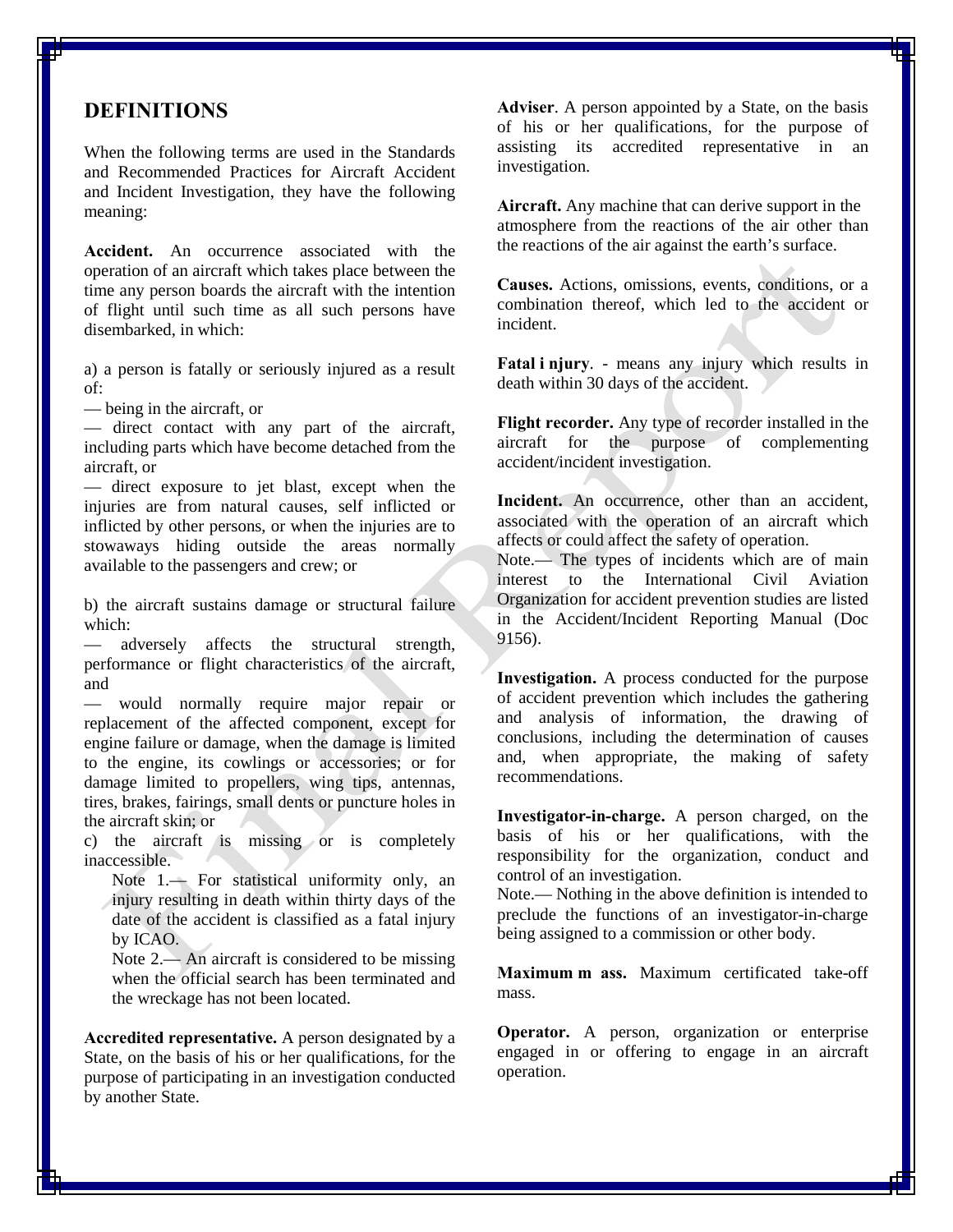**Preliminary R eport.** The communication used for the prompt dissemination of data obtained during the early stages of the investigation.

**Safety recommendation.** A proposal of the accident investigation authority of the State conducting the investigation, based on information derived from the investigation, made with the intention of preventing accidents or incidents.

**Serious incident.** An incident involving circumstances indicating that an accident nearly occurred.

Note 1.— The difference between an accident and a serious incident lies only in the result.

Note 2.— Examples of serious incidents can be found in Attachment C of Annex 13 and in the Accident/Incident Reporting Manual (Doc 9156).

**Serious i njury.** An injury which is sustained by a person in an accident and which:

a) requires hospitalization for more than 48 hours,

commencing within seven days from the date the injury was received; or

b) results in a fracture of any bone (except simple fractures of fingers, toes or nose); or

c) involves lacerations which cause severe hemorrhage, nerve, muscle or tendon damage; or d) involves injury to any internal organ; or

e) involves second or third degree burns, or any burns affecting more than 5 per cent of the body surface; or f) involves verified exposure to infectious substances or injurious radiation.

**State of D esign.** The State having jurisdiction over the organization responsible for the type design.

**State of Manufacture.** The State having jurisdiction over the organization responsible for the final assembly of the aircraft.

**State of O ccurrence.** The State in the territory of which an accident or incident occurs.

**State o f the O perator.** The State in which the operator's principal place of business is located or, if there is no such place of business, the operator's permanent residence.

**State of Registry.** The State on whose register the aircraft is entered.

Note.— In the case of the registration of aircraft of an international operating agency on other than a national basis, the States constituting the agency are jointly and severally bound to assume the obligations which, under the Chicago Convention, attach to a State of Registry. See, in this regard,

the Council Resolution of 14 December 1967 on Nationality and Registration of Aircraft Operated by International Operating Agencies which can be found in Policy and Guidance Material on the Economic Regulation of International

**"State o f D esign"** - The State having jurisdiction over the organization responsible for the type design

**"State o f M anufacture"** - The State having jurisdiction over the organization responsible for the final assembly of the aircraft.

**"Substantial da mage"** - means damage or failure which adversely affects the structural strength, performance, or flight characteristics of the aircraft, and which would normally require major repair or replacement of the affected component. Engine failure or damage limited to an engine if only one engine fails or is damaged, bent failings or cowling, dented skin, small punctured holes in the skin or fabric, ground damage to rotor or propeller blades, and damage to landing gear, wheels, tires, flaps, engine accessories, brakes, or wingtips are not considered "substantial damage" for the purpose of this Report.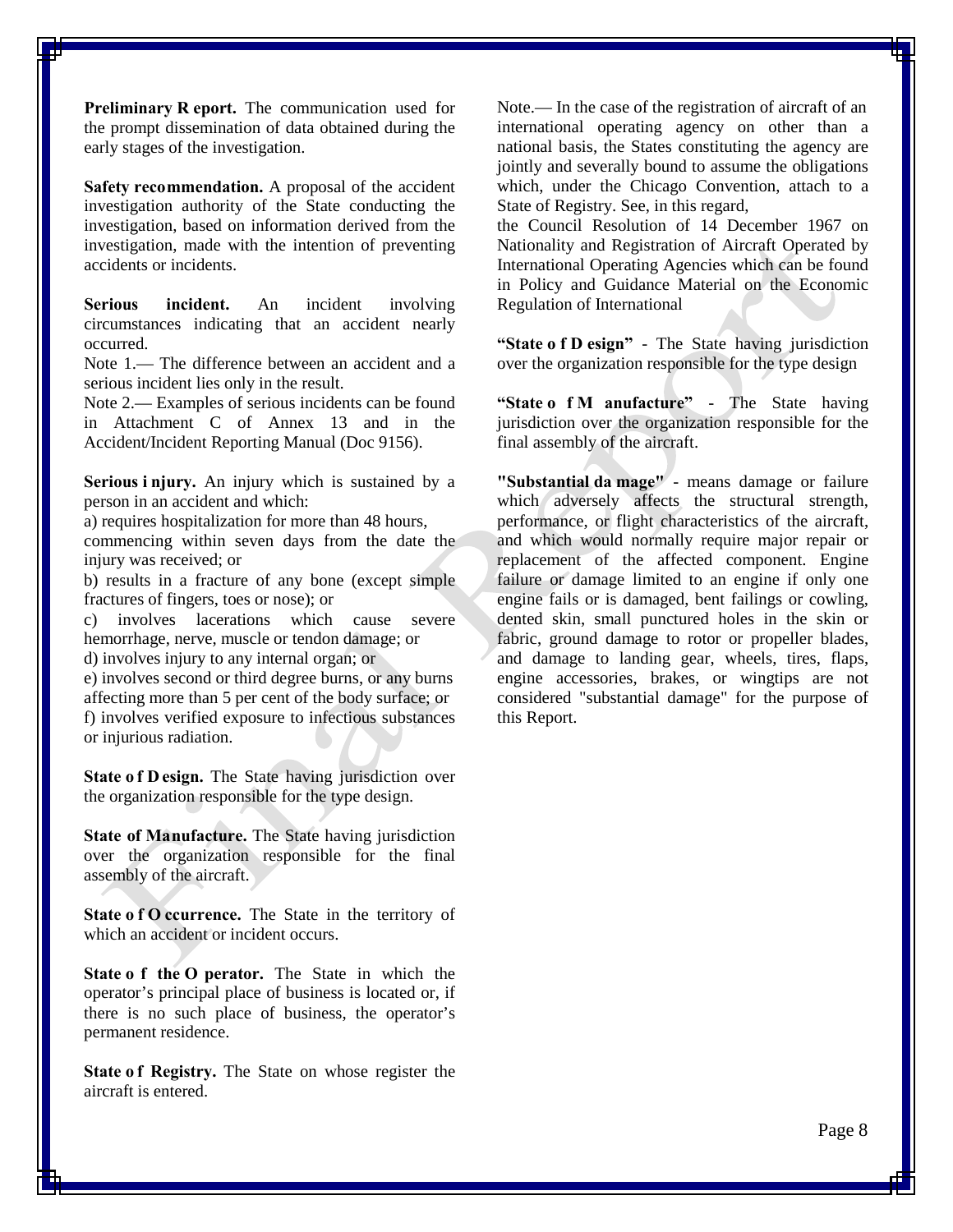### <span id="page-8-0"></span>**BODY**

#### <span id="page-8-1"></span>**1.0 FACTUAL INFORMATION:**

#### <span id="page-8-2"></span>**1.1 HISTORY OF THE FLIGHT**

On Thursday January 21, 2009 at approximately 7:37am  $(1237 \text{ UTC}^1)$  $(1237 \text{ UTC}^1)$  $(1237 \text{ UTC}^1)$  a fixed wing, twin-engine, Piper Aztec PA 23-250 aircraft, United States Registration N41JN, crashed in an area called the Northwest Passage, in approximately 700+ feet of water, between Frasier Cay and Bond Cay, in the Berry Island, Bahamas. The exact coordinates of the aircraft crash site is unknown. The aircraft sank shortly thereafter.

The private flight departed Great Harbour Cay, Berry Island, Bahamas. The destination was Lynden Pindling Int'l Airport; Nassau, Bahamas The flight was operated under Visual Flight Rules<sup>[2](#page-10-10)</sup> (VFR).

The pilot reported that about 5 minutes after takeoff while in level cruise at 1,200 feet, smoke filled the cabin from behind the instrument panel. He further stated that he executed emergency procedures and landed in the sea. The aircraft then sank.

Prior to the aircraft sinking the pilot was able to inflate and get into the life-raft from which he contacted the coast guard via a satellite phone which he carried on board the aircraft.

Both the US Coast Guard and the Bahamas Air Sea Rescue Association were alerted and dispatched resources to the area to look for the pilot.

He was later picked up by a boat in the area and taken to Chub Cay, Berry Island, Bahamas

#### <span id="page-8-3"></span>**1.2 INJURIES TO PERSONS**

The pilot was the only person on the aircraft at the time and sustained no injuries.

#### <span id="page-8-4"></span>**1.3 DAMAGE TO AIRCRAFT**

Damage to aircraft unknown as aircraft sank in waters too deep to be retrieved.

#### <span id="page-8-5"></span>**1.4 OTHER DAMAGE**

No other damage reported.

#### <span id="page-8-6"></span>**1.5 PERSONNEL INFORMATION**

The aircraft was piloted by Mr. Robert Lilliard of Crystal River, Florida, USA. Mr. Lilliard was the holder of a valid USA Private Pilot Certificate issued on January 26 2009 with Airplane Single Engine and Multi-engine Land category and class and instrument rating with no limitations.

Mr. Lilliard was also the holder of a valid USA third class medical certificate issued January 6 2009. Mr. Lilliard's medical certificate held no medical restrictions or limitations.

Mr. Lilliard's total flying experience including experience on this type of aircraft is unknown. The amount of hours flown by Mr. Lilliard in the last 24 hr, 7 days or the last 30 days prior to the accident is unknown.

FAA record indicates there have been no violations or prior FAA-recorded aviation accident history against Mr. Lilliard.

#### <span id="page-8-7"></span>**1.6 AIRCRAFT INFORMATION**

Aircraft N41JN a US registered aircraft was manufactured by Piper Aircraft. The aircraft was a PA 23-250 model. The twin engine aircraft was manufactured in 1976 with serial number 27-7654149 and was registered to Crystal Aviation Inc. Wilmington Delaware The aircraft was fitted with two (2) reciprocating engine, model number TIO-540-SER manufactured by Lycoming Textron. The aircraft was certificated in the standard category. Airworthiness date of the aircraft was June 6, 1976.

The pilot reported that the aircraft had just accomplished an annual inspection 2 weeks prior to the accident. Additionally, a starter on the right engine was recently replaced prior to the accident.

b) It was not known if the mass and center of gravity were within prescribed limits.

c) The amount of fuel onboard the aircraft at the time of the accident was unknown.

Page 9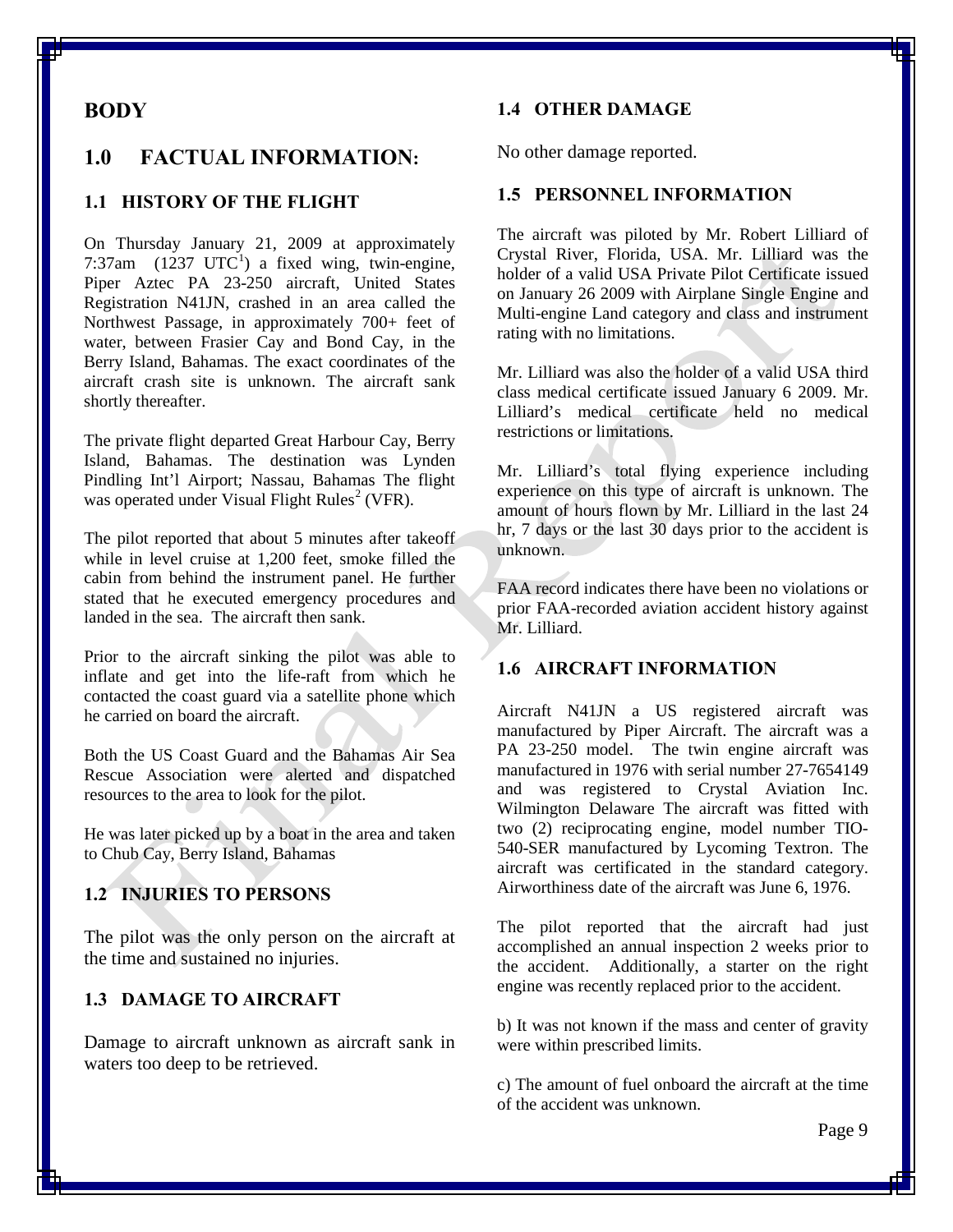#### <span id="page-9-0"></span>**1.7 METEOROLOGICAL INFORMATION**

Bahamas Meteorological Department Bahamas Area Forecast dated Thursday January 21, 2010 valid for 12 hours from 1200 UTC was reviewed.

Special Features section of the report indicated high pressure system moving East over the Bahamas.

Significant Weather section of the report indicated, few / scattered<sup>[3](#page-10-11)</sup> clouds around 2,000 to 3,000 feet, scattered clouds around  $5,000$  feet, broken<sup>[4](#page-10-12)</sup> clouds around 25,000 feet were forecasted. Isolated showers were expected. VFR conditions were expected in light showers.

Forecasted Upper Winds and Temperature for the same time period from 1200 UTC showed at 2,000 feet in the Central Bahamas the winds were forecasted from a direction of 140 degrees and a speed of 16 knots.

It was not known if the pilot received a weather report prior to departure from Great Harbour Cay International Airport. It was also not known whether the pilot received any enroute weather report from Nassau Flight Service Station.

#### <span id="page-9-1"></span>**1.8 AIDS TO NAVIGATION**

At the time of the accident the aircraft had available to it, Nassau  $VOR<sup>5</sup>$  $VOR<sup>5</sup>$  $VOR<sup>5</sup>$  on frequency 112.7 for its enroute and approach phase of flight. VOR equipment at Nassau was reported as serviceable at the time of the accident.

#### <span id="page-9-2"></span>**1.9 COMMUNICATIONS**

Communication was established with Nassau Air Traffic Control after departure from Great Harbour Cay.

Nassau ATC records show communication was established with aircraft. At approximately 35nm Northwest of Nassau, the aircraft disappeared from radar scope. A search was immediately initiated. The US Coast Guard was immediately notified as was BASRA.

#### <span id="page-9-3"></span>**1.10 AERODROME INFORMATION**

Departure or arrival Aerodrome information not provided as the aircraft did not crash on an aerodrome.

#### <span id="page-9-4"></span>**1.11 FLIGHT RECORDERS**

N41JN was not fitted with a flight recorder as none was required by regulations for this type of aircraft.

#### <span id="page-9-5"></span>**1.12 WRECKAGE AND IMPACT INFO**

Wreckage information not available as aircraft ditched in waters too deep to be retrieved.

#### <span id="page-9-6"></span>**1.13 MEDICAL AND PATHOLOGICAL**

Not applicable as no injuries were reported.

#### <span id="page-9-7"></span>**1.14 FIRE**

Pilot reported smoke in cockpit. No actual fire was reported.

#### <span id="page-9-8"></span>**1.15 SURVIVAL ASPECTS**

Not applicable.

#### <span id="page-9-9"></span>**1.16 TESTS AND RESEARCH**

No test conducted as aircraft ditched in waters too deep to be retrieved.

#### <span id="page-9-10"></span>**1.17 ADDITIONAL INFORMATION**

No other pertinent information relevant at this time.